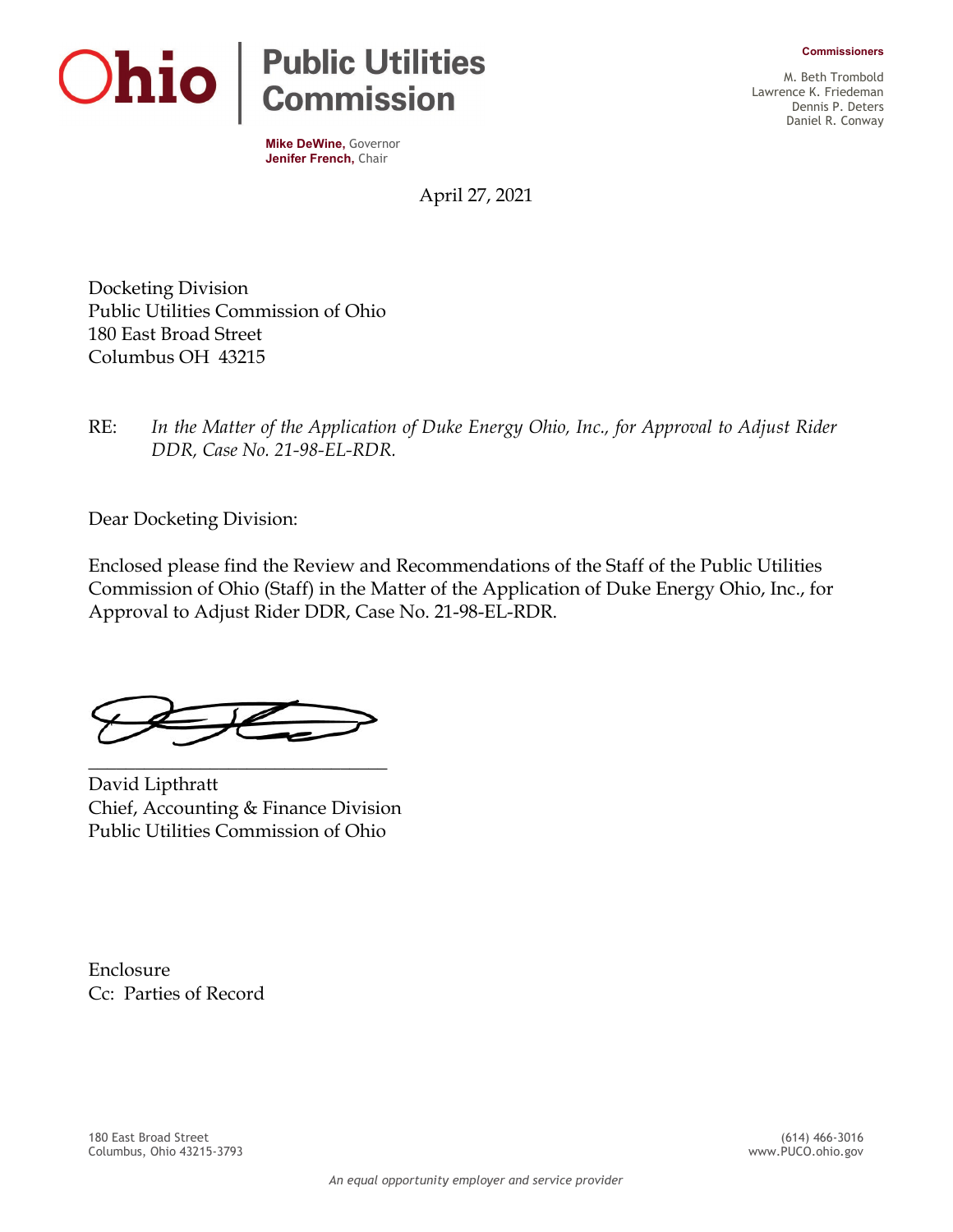## **Duke Energy Ohio Case No. 21-98-EL-RDR (Rider DDR)**

## **SUMMARY**

On November 22, 2011, in Case No. 11-3549-EL-SSO, the Commission adopted and approved the Stipulation which included an agreement that Duke Energy Ohio, Inc. (Duke or Company) would subsequently file for approval of a distribution decoupling mechanism to adjust rates between rate cases. Subsequent to the Commission's approval, Duke filed an application for approval of a pilot decoupling mechanism, distribution decoupling rider (Rider DDR). That application was approved by the Commission in a Finding and Order on May 30, 2012 in Case No. 11-5905-EL-RDR. The Finding and Order directed the Company to accrue positive or negative differences in a balancing account specific to each rate class and submit an application to adjust Rider DDR by March 1 of each year.

On February 24, 2021, the Company filed its 2020 update to Rider DDR in Case No. 21-98-EL-RDR. The Company proposed rider rates are -\$0.001724 per kWh for all residential rates, \$0.001009 per kWh for Rate EH, and -\$0.000780 per kWh for Rate DM. The decoupled rates are subject to a 3 percent cap, which is calculated based on the 2020 distribution revenues. This cap limits the revenue requirement for Rate EH to \$50,411

## **FINANCIAL AUDIT**

Staff has completed its review of the 2020 Rider DDR filing. Staff's investigation was designed to ensure the Company comported with sound ratemaking principals and followed the Commission's Finding and Order, while also determining if the application as requested is just and reasonable. Based on Staff's investigation, Staff concludes that the proposed distribution decoupling rates reflect the actual differences between what was authorized in the Company's last base rate case and what the Company ultimately collected through rates during 2020.

## **STAFF RECOMMENDATION**

Staff has completed its review of Rider DDR and finds the Company has appropriately calculated its DDR filing. Staff recommends that the application filed on February 24, 2021 be approved and become effective on a bills rendered basis beginning on July 1, 2021.